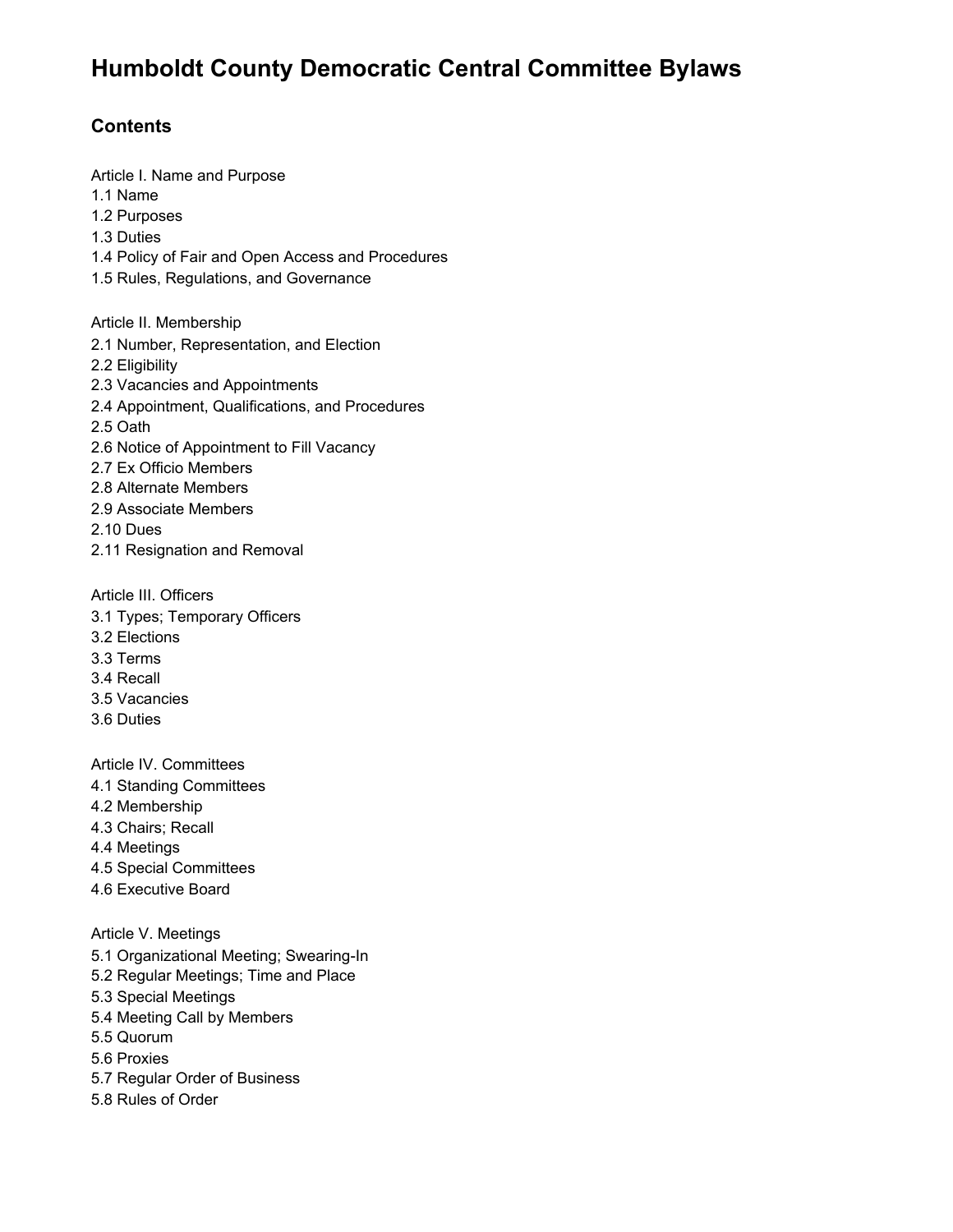5.9 Right to the Floor 5.10 Voting 5.11 Meeting Notifications

Article VI. Resolutions and Endorsements 6.1 Regular Business 6.2 Special Resolutions 6.3 Form and Amendment 6.4 Endorsements 6.5 Platform 6.6 Policy Statements

Article VII. State Central Committee Members 7.1 Election of Members 7.2 Election of State Executive Board Representatives 7.3 Vacancies 7.4 Stipends

Article VIII. Term, Amendment, Construction and Waiver 8.1 Term of This Committee 8.2 Amendment 8.3 Construction

Certificate of Adoption

References in these Bylaws which are designated "EC § "are to corresponding provisions of the California Elections Code

# **Humboldt County Democratic Central Committee Bylaws**

#### **Article I. Name and Purpose**

1.1 Name: The name of this organization is the Humboldt County Democratic Central Committee. It shall be referred to herein as This Committee.

1.2 Purposes: The purposes of This Committee are:

(a) To encourage and promote public interest and participation in political activity;

(b) To use all appropriate means to assure public understanding of the principles and issues involved in national, state, and local elections;

- (c) To support actively Democratic candidates for elective office;
- (d) To urge citizens to register and vote Democratic, and
- (e) To promote values and positions of the Democratic Party.

1.3 Duties: As the official and duly elected representative of the Democratic Party of Humboldt County, California, This Committee shall have the following duties: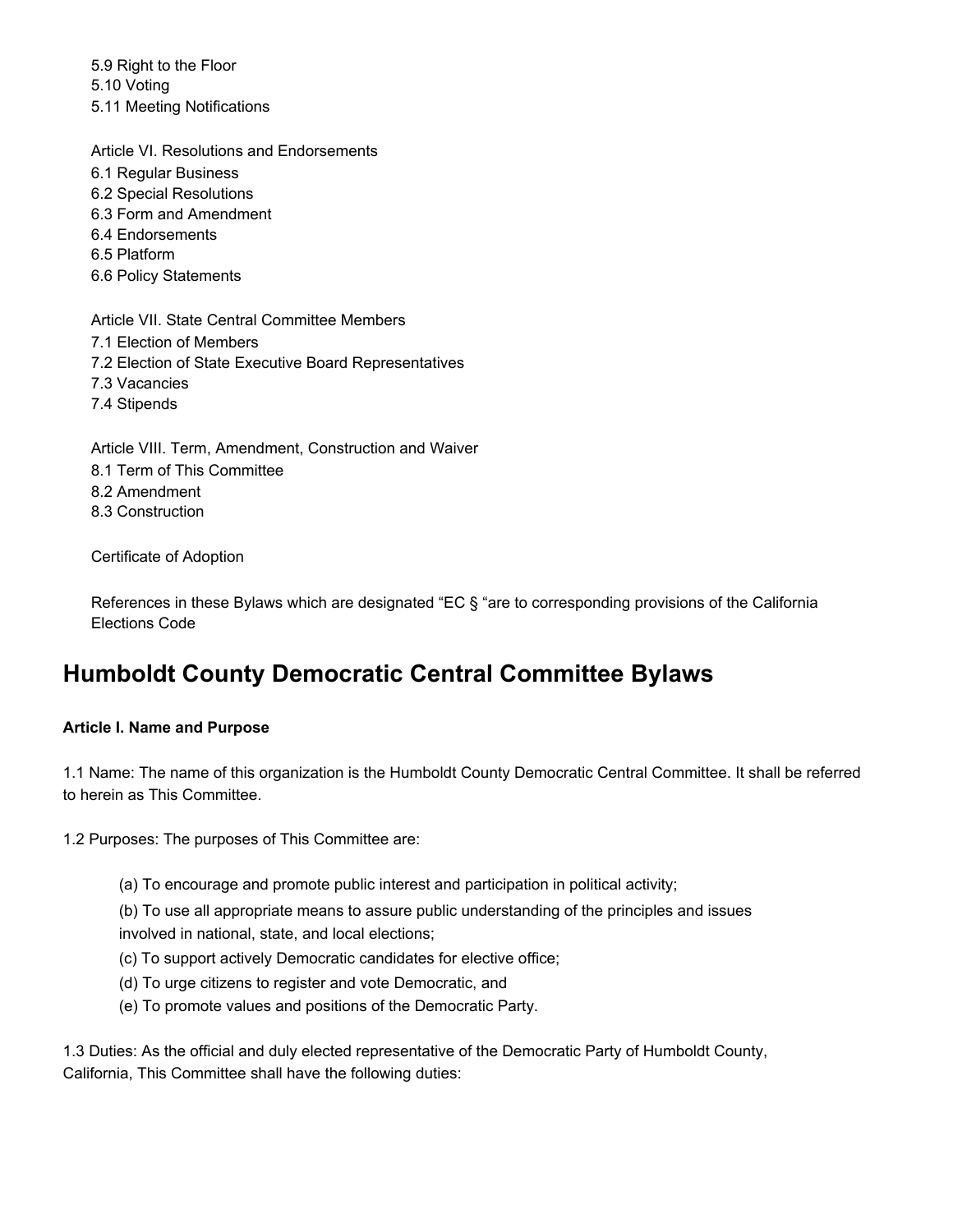(a) This Committee shall have charge of Democratic Party campaigns under the general direction of the California Democratic Party (E.C. §7240);

(b) This Committee shall have exclusive authority to charter Democratic clubs organized or operating within Humboldt County, California;

(c) This Committee shall have the authority to make or withhold endorsements in partisan and non- partisan elections, to adopt a platform, and to take positions on ballot measures to the full extent allowed under the Constitutions of the United States and the State of California, under the rules of the California Democratic Party, and these Bylaws;

(d) This Committee shall perform such other duties and services for the Democratic Party as are for the party's benefit (E.C. §7242).

1.4 Policy of Fair and Open Access and Procedures: This Committee is committed to the California Democratic Party's general policies of publicizing its activities in advance, of conducting public meetings that are open to all Democrats, and of helping all interested persons know how they may participate in the activities of the party. This Committee will promote the broadest levels of registration, representation, membership, and participation by all Democrats regardless of race, color, creed, national origin, sex, age, religion, ethnic identity, sexual orientation, disability, or economic status.

1.5 Rules, Regulations, and Governance: This Committee is organized pursuant to Division 7, Chapter 1, Part 2 of the California Elections Code (EC§§7050 et seq.). This Committee shall be governed by these Bylaws and, except where inconsistent with This Committee's constitutional authority, by the forgoing provisions of the Elections Code and any other pertinent public law.

## **Article II. Membership**

2.1 Number, Representation, and Election: This Committee shall have at least twenty-one (21) Full Members to be elected by county supervisorial districts, with the number to be elected from each supervisorial district to be determined in accordance with Elections Code §7200. Members shall seek nomination and be elected in accordance with the provisions of Elections Code §§7225-7229.

2.2 Eligibility: To be eligible for election or appointment as provided for herein, a Full Member shall be a resident of the supervisorial district for which he or she seeks election or appointment, and a registered Democrat. Candidates seeking election shall meet the continuous registration requirements of Elections Code §201, 7209. Candidates for appointment as Full Members under Section 2.4 below, shall have been continuously registered as Democrats for at least 90 days immediately prior to nomination. Candidates for appointment for Full Membership need to have a commitment to principles and rules governing the Democratic party, and a demonstrated capacity for political participation or leadership, an availability for attendance, and acceptance of responsibility to this Committee. For those residing in the county, service as an Assembly District delegate or member of a standing committee of the State Central Committee, or having held Full Membership within the previous six months may also qualify a candidate for appointment to Full Membership of This Committee.

2.2.1 Continuity of Membership: Assembly District Delegates and former Full Members residing within Humboldt County, having been removed as a matter of election or removal of residence may, may continue their membership within the Committee as an Associate Member.

2.2.2 Ineligibility: No person employed as a lobbyist on behalf of for-profit corporations, or promoting the interests of any for-profit corporation, or group of for-profit corporations, shall be eligible for Membership in this Committee. Disqualification under this Section shall be determined by the Executive Board.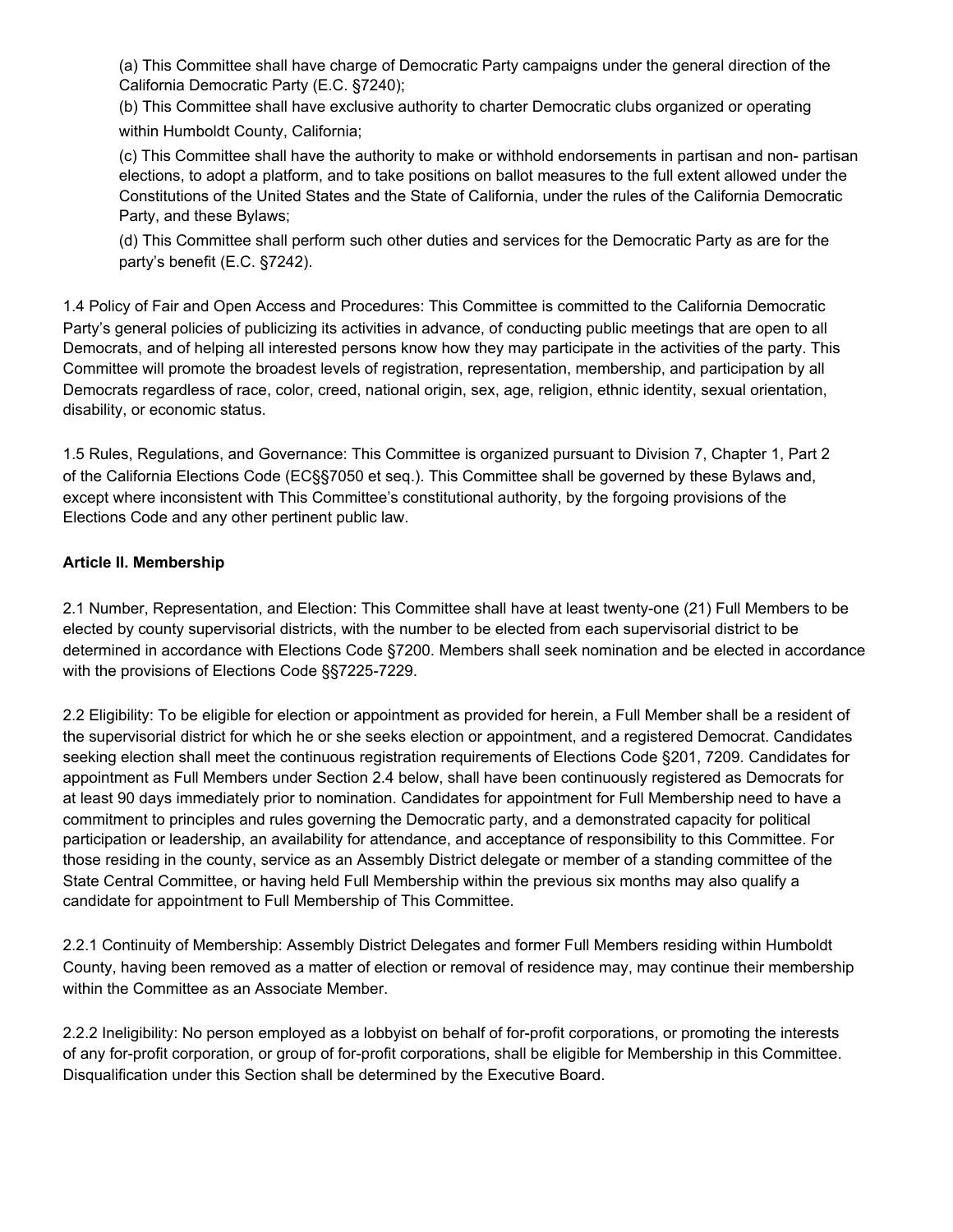2.3 Vacancies and Appointments: Vacancies shall exist whenever fewer Full Members have been elected from a supervisorial district than are allotted to that district, whenever an ineligible person has been elected or appointed, or whenever a Full Member dies, becomes incapacitated, has resigned or been removed under Section 2.11 below, or otherwise has been disqualified or becomes ineligible to hold membership. Vacancies shall be filled by appointment by the remaining Full Members of This Committee as set forth in Section 2.4 (EC §7229).

2.4 Appointment, Qualifications, and Procedures: Qualified candidates are referenced in Section 2.2, Eligible prospective appointees shall be nominated and elected as follows:

(a) At any time there is a vacancy on This Committee, it shall be in order for This Committee to accept nominations to fill the vacancy at the same or any subsequent meeting and to nominate any number of eligible individuals to fill any or all vacancies that exist.

(b) Prior to election, a prospective appointee shall be required to address This Committee at its meeting and answer questions from the Full, Ex Officio and Associate Members present regarding qualifications for membership.

(c) Appointment shall be made by election by the Full and Ex Officio Members (eligible to vote as defined in Section 2.7) at no sooner than the next regular meeting following the meeting at which the candidate or candidates to be chosen from were nominated; provided that nothing shall prevent This committee from postponing an election for any vacancy to a subsequent meeting for any reason, including for purposes of accepting additional nominations.

(d) The proposed appointee or appointees must be present at the meeting at which the vote is taken. Whenever there are more eligible nominees than vacancies, the election must be open, with secret balloting explicitly prohibited, with a majority of votes cast needed for election. Should the first ballot fail to result in a majority vote for as many candidates as there are vacancies to be filled, there shall be a run-off among the remaining candidates with the highest vote totals (with the number of such candidates set at one more than the remaining vacancies to be voted upon, but also including all candidates who have for the last qualifying position in the runoff). Ballots shall be counted by the Secretary and verified by another member designated by the Presiding Officer.

2.5 Oath: Each Full Member before entering upon the duties of membership shall take and subscribe to the oath and affirmation set forth in Section 3 of Article XX of the California Constitution. This oath or affirmation shall be taken before The Chair of This Committee or Designee.

2.6 Notice of Appointment to Fill Vacancy: Whenever any person is appointed to fill a vacancy as a Full Member on This Committee, the Chair shall file notices of the appointment with the Humboldt County Clerk and the Chair of the California Democratic Party within 30 days after it is made. The notices shall contain the name and address of the person appointed, the name if any of the person replaced, and the date of appointment (EC §7216).

2.7 Ex Officio Members: The following individuals shall be Ex Officio members of This Committee:

(a) The most recent nominee or endorsed candidate of the Democratic Party for the offices of Members of Assembly, State Senator, and Representative in Congress, for any district representing all or part of Humboldt County, California (EC §7206);

(b) Any among the most recent nominees or endorsed candidates of the Democratic Party for the offices of Governor, Lieutenant Governor, Secretary of State, Controller, Treasurer, Attorney General, Insurance Commissioner, Member of the Board of Equalization, or U.S. Senator, who is a resident of Humboldt County, California (EC §7207); and

(c) Duly elected representative of The Central Labor Council of Humboldt and Del Norte Counties, if registered to vote in Humboldt County as a registered Democrat.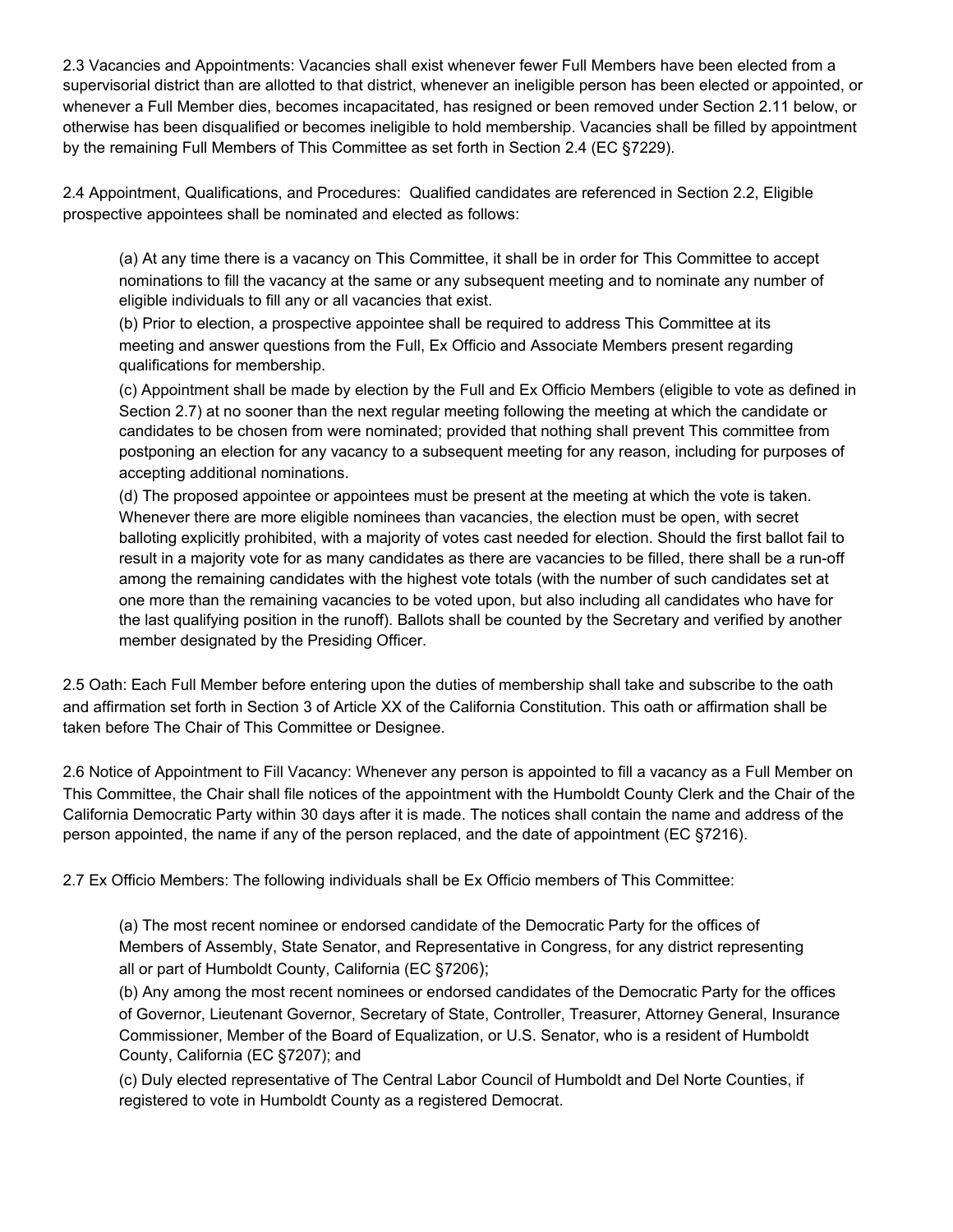However, no Democratic nominee or endorsed candidate in a special election to fill a vacancy in any of the offices listed above shall acquire Ex Officio membership on This Committee unless and until certified by the Secretary of State as winner of the special election, at which time the membership of the preceding nominee, if a different person, shall expire (EC §§7206, 7207). Ex Officio members shall be entitled to all rights and privileges, except where noted, and shall have the same standing in every way as other Full Members of This Committee other than the right of ballot designation as Incumbent Member.

2.8 Alternate Members: Any Full or Ex Officio Member may appoint an alternate to assume the appointing member's full rights and duties in his or her absence. Alternates shall be appointed in writing, with said writing to be delivered to the Chair or Secretary and kept by the Secretary of This Committee. Written appointments may be temporary or permanent, and a new appointment shall upon delivery to the Chair or Secretary automatically supersedes any inconsistent prior appointment. An alternate must meet the same electoral qualifications as the appointing Full Member and may vote only in the appointing Full Member's absence. When the appointing Ex Officio Member is present, the alternate shall have the same rights as an Associate Member. An individual may be an alternate for more than one Member but may serve in that capacity for no more than one Member at any given meeting. No Full Member may serve as an alternate for another Full Member (EC §7208).

2.9 Associate Members: This Committee may appoint any registered Democrat residing in Humboldt County, California who meets the qualifications set forth in the first paragraph of Section 2.4 above as an Associate Member of This Committee.

Appointment shall be made by election by the Full and Ex Officio Members at no sooner than the next regular meeting following the meeting at which the candidate or candidates to be chosen from were nominated; but said candidates(s) need not be present when appointed. Associate Members shall have the same rights as Full Members except for voting and related privileges. An Associate Member may also be appointed as an alternate. An Associate Member may be elected to any office of This Committee, except Chair, and may serve on any standing or special committee, even as its chair, with right of full participation in all activities of the committee.

The California Democratic Party Regional Director for Humboldt County shall be an Ex Officio Associate Member of This Committee.

Each organization chartered by This Committee shall be entitled to one Ex Officio Associate Member.

Ex Officio Associate Members shall be exempt from the provisions of Sections 2.10 and 2.11.d.

2.10 Dues: Dues shall be determined on an annual basis by a majority vote of the full members voting and present by the June meeting, for the year running from July 1 to June 30, or any part thereof. Dues for permanent Alternates designated by an Ex Officio Member and for Associate Members shall be one-half of the full member amounts.

Annual dues are payable on or before August 31, or, in the case of someone appointed in mid-term, within sixty (60) days following appointment. Nonpayment of dues shall be grounds for removal, provided that any Member may claim a waiver of dues for reason of economic hardship, with notice to the Vice-Treasurer of this Committee. Full Members and Associate Members under the age of twenty-five (25) shall not be required to pay dues. This non-payment of dues will in no way alter the benefits, responsibilities, or rights of Membership for young Members or Associate Members.

2.11 Resignation and Removal: A Full or Associate Member may resign upon tendering a written notice of resignation to the Chair or Secretary or upon any notice to This Committee's satisfaction that the Full or Associate Member no longer meets the eligibility requirements of Section 2.2 above. This Committee also may remove a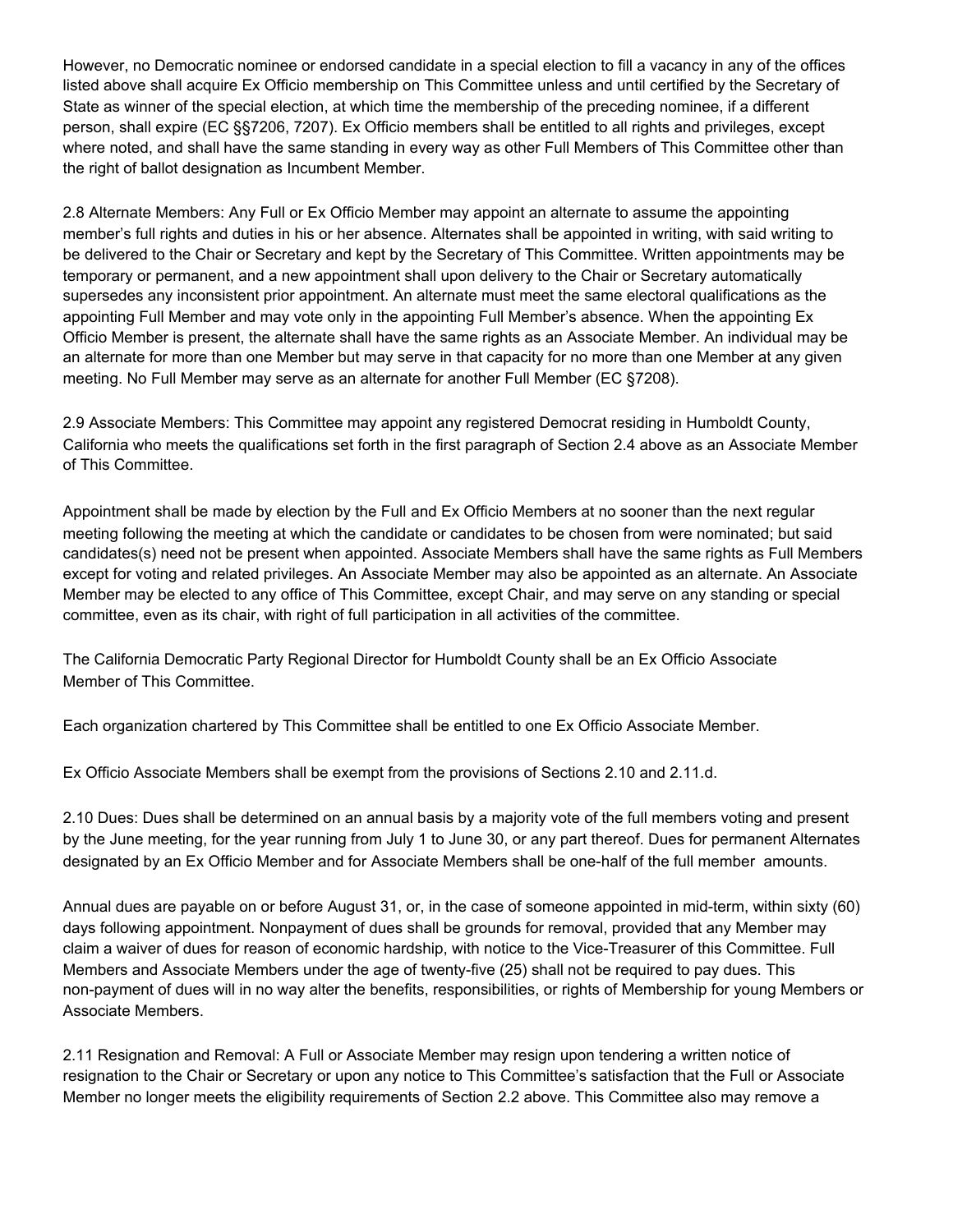Full, Associate or Alternate Member for the following grounds:

- (a) Nonpayment of dues; (EC §7241).
- (b) Unexcused absence from regular called meetings as follows:

(i) from three consecutive meetings of This Committee (EC §7213). or from four meetings in any twelve month period;

(ii) from two consecutive meetings of the standing committee to which the member is primarily assigned or from four such meetings in any twelve month period; or

(iii) any combination of unexcused absences from meetings of This Committee or the member's standing committee equal to six in any twelve month period. Excused absences shall be determined as follows:

(1) Nonattendance shall be excused only for reasons of illness; injury; scheduled to work; temporary absence from Humboldt County, California; absence by reasons of official duty; or other cause as found justified at the preceding meeting of the Executive Board;

(2) Any excuse not requiring prior approval by the Executive Board shall be presented to an officer prior to the meeting;

(3) The roll call as set forth in the minutes shall be presumptive evidence of a Full Member's attendance or absence from a meeting; no absence shall be changed from unexcused to excused following a meeting except where extraordinary circumstances prevented presentation of an excuse prior to the meeting;

(4) A Full Member shall not be relieved of the requirements of this subsection by reason of having had an Alternate present in the Full Member's stead; and

(5) In the case of standing committee meetings only, a Full or Associate Member

may apply in advance to the Standing Committee Chair or to the Executive Board of This Committee for alternative responsibilities in lieu of attendance where, by reason of distance, schedule, or cost, regular attendance would be exceptionally difficult.

(c) The removal of residence by an elected or appointed Member of This Committee from the supervisorial district from which he or she has been elected or appointed a member of This Committee shall constitute his or her automatic resignation from This Committee (EC §7214). However, the former Full Member may remain as an Associate Member provided they meet the residency requirement outlined in Section 2.9.

(d) Publicly advocating that voters should not vote for the Democratic endorsee for any office, or publicly giving support or avowing preference for a candidate of another party or unaffiliated candidate who is opposing a candidate endorsed by the Democratic Party. However, this provision shall not apply when This Committee itself or the California Democratic Party has disavowed a Democratic candidate or nominee whose views are inimical to the basic principles and tenets of the Democratic Party. (EC §7215).

No Full, Associate or Alternate Member shall be removed upon any of the foregoing grounds until such Member has had an opportunity, following receipt of at least ten (10) days written notice by certified mail, to appear before This Committee to refute the charges alleged to provide such grounds.

#### **Article III. Officers**

3.1 Types; Temporary Officers: The officers of This Committee are the Chair, the Vice Chair, the Secretary, and the Treasurer and the Vice Treasurer. No person shall hold more than one such office at any given time. This Committee may select temporary officers to serve at its pleasure until permanent officers are elected as set forth below or to take the place of any officer who is absent, including the Chair when both the Chair and Vice Chair are absent. In the absence of any other agreement or provision, the regular member who is most senior in terms of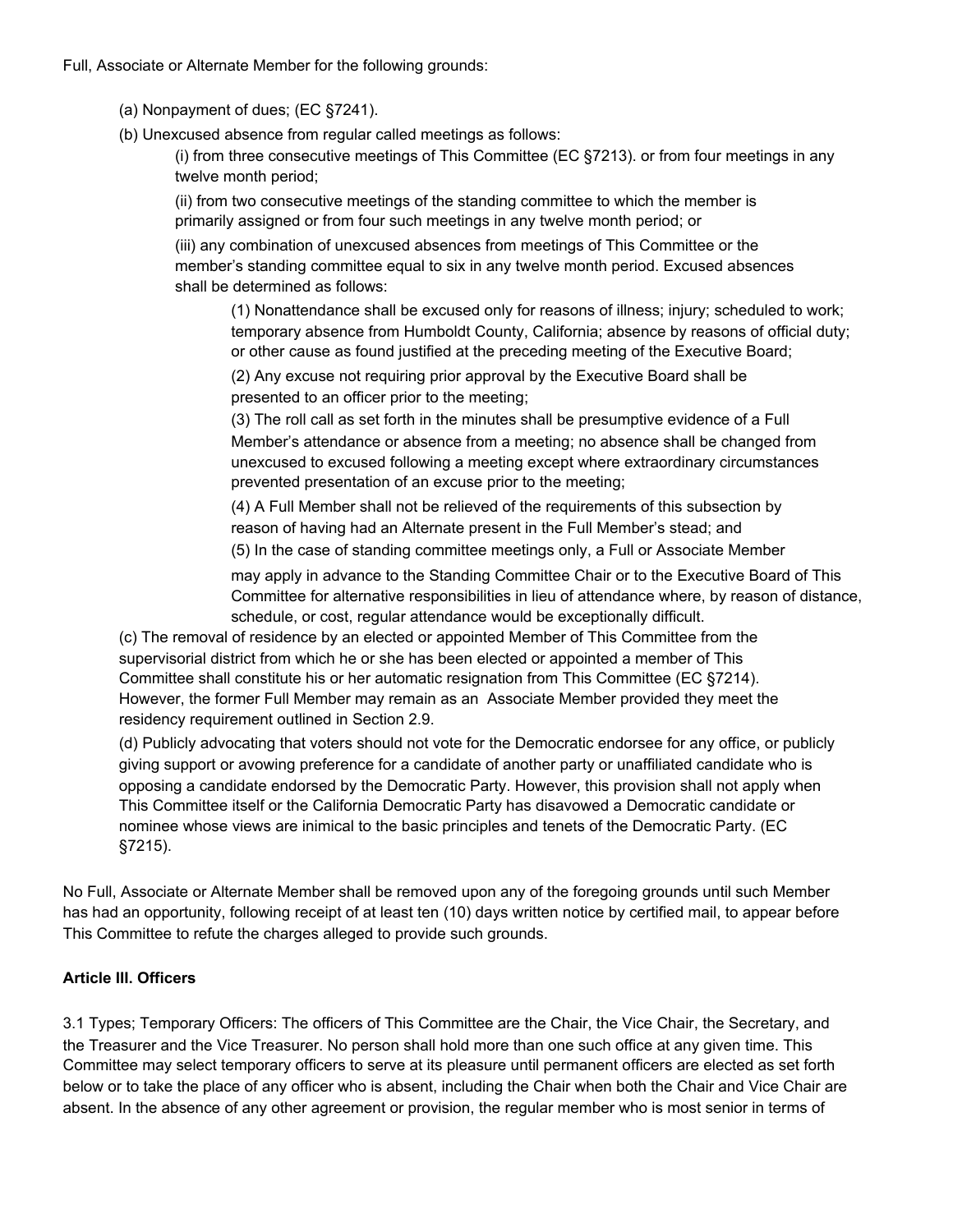continuous unbroken service on This Committee shall serve as its presiding officer until a temporary or permanent Chair or Vice Chair is selected.

3.2 Elections: Permanent officers shall be elected at such time as This Committee deems appropriate. Unless This Committee determines otherwise, officers shall be elected in the order shown in Section 3.1 above, with the election for each office to be completed before the next is commenced. Officers shall be elected by the affirmative vote of a majority of the Full and Ex Officio Members present and voting, and voting must be open, with secret balloting explicitly prohibited, whenever there is more than one candidate for an office, subject to the same procedures set forth in Section 2.4 above.

3.3 Terms: Each officer shall hold office until resignation, recall, termination of membership on This Committee, or expiration of the current committee's term.

3.4 Recall: Any officer may be recalled at any regular meeting or special meeting by affirmative vote of two-thirds of the Members present provided that a request for recall including the grounds alleged has been made by the Executive Board or by written petition of at least seven Full and Ex Officio Members, and that notice of the proposed recall and grounds alleged has been sent to each Full and Ex Officio Member in accordance with the provisions of Section 5.11. The officer in question is permitted up to one-half hour immediately preceding the vote in which to address This Committee.

3.5 Vacancies: Upon the occurrence of a vacancy or notice that an office is to be vacated, an election to fill the vacancy may be held at the next meeting for which regular notice is given.

3.6 Duties: The officers shall have the duties normally attendant to their office to the extent not inconsistent with these Bylaws or any other pertinent law. Officers shall also have the duties prescribed by these Bylaws as follows:

(a) The Chair shall preside over meetings of This Committee, and subject to the approval or ratification of This Committee, shall be empowered to act as spokesperson for This Committee, to hire committee staff for purposes of performing clerical and managerial duties to establish a special chair headquarters fund subject to annual audit and to discontinuance by a majority vote of This Committee, to appoint Members to act as Parliamentarian or Sergeant-at-Arms for any prescribed length of time, to appoint Full and Associate Members to serve on standing committees and special committees, to appoint and remove chairs of special committees, and to appoint and remove temporary chairs of standing committees which do not have a permanent chair. The Chair shall be an Ex Officio member of all standing committees.

(b) The Vice Chair shall assume all duties of the Chair in the Chair's absence, except that the Vice Chair shall not rescind any action of the Chair except with This Committee's approval. The Vice Chair may at any time perform such duties of the Chair as are requested by the Chair or delegated by the Executive Board. The Vice Chair shall be an Ex Officio member of all standing committees.

(c) The Secretary shall take minutes of This Committee and the Executive Board and shall be responsible for sending to every Full and Associate Member notice of each regular meeting together with an agenda and the minutes of the previous meetings of This Committee and the Executive Board. Such notice, agenda, and minutes shall be sent prior to the next regular meeting as prescribed in Section 5.11. The Secretary may also send these materials to other appropriate persons or entities. Subject to the direction of This Committee, the Secretary shall be responsible for This Committee's correspondence, the preparation of official committee resolutions and reports, the transmission of such materials to appropriate persons and entities, and the keeping of committee records. The Secretary shall also send all notices required by other sections of the Bylaws of This Committee as prescribed in Section 5.11. Upon the Secretary's inability, unwillingness, or failure to act, the Executive Board shall send the notice and agenda of each regular meeting and other required notices as prescribed in Section 5.11.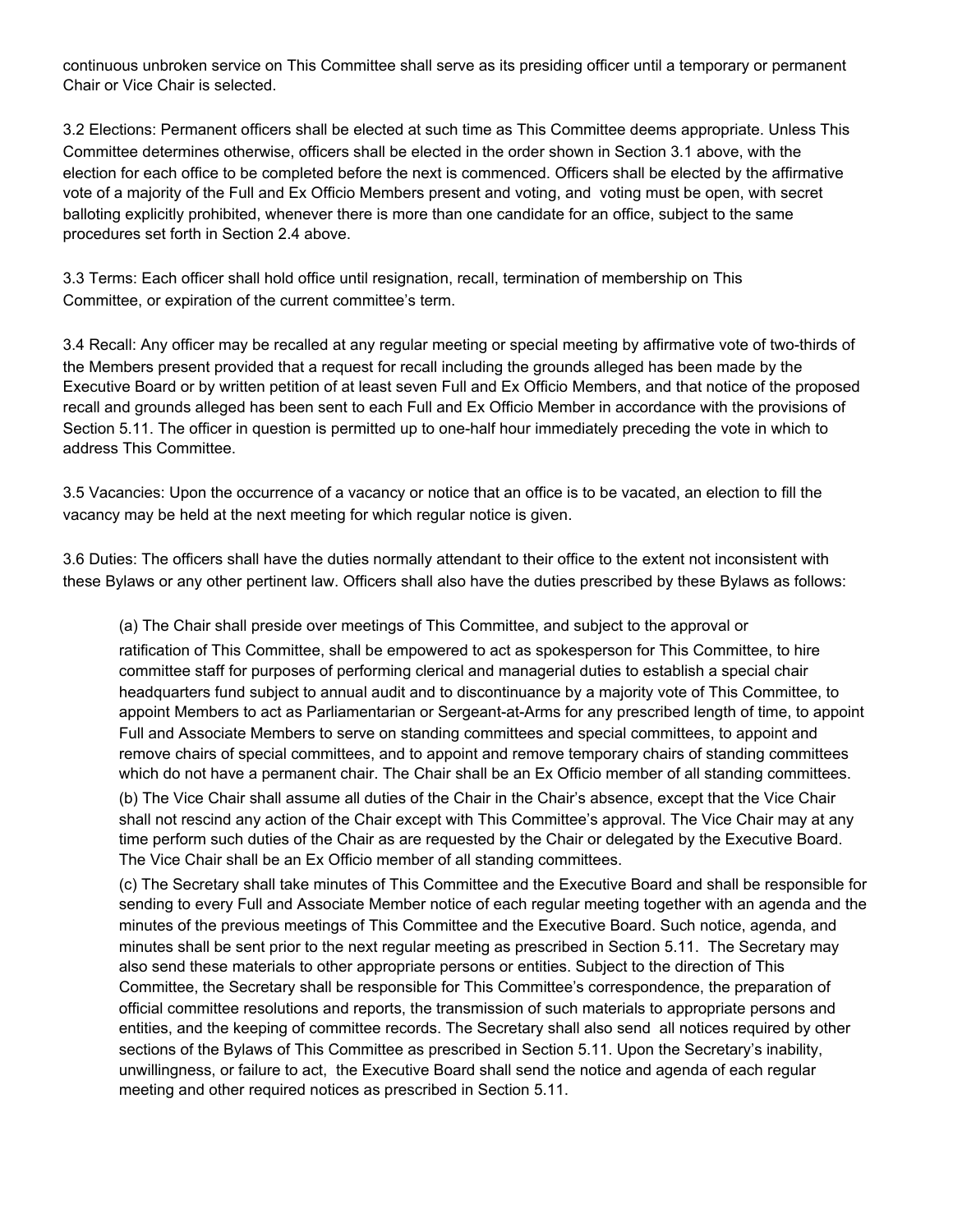(d) The Treasurer shall maintain This Committee's financial records and shall be responsible for preparing and submitting This Committee's reports under any applicable local, state, and federal campaign finance disclosure laws. The Treasurer shall establish and maintain bank accounts for This Committee, in its name, and subject to the requirement that money may be withdrawn from these accounts only by drafts, checks, and debit cards signed by any two officers from among the Chair, Vice Chair, Secretary, Treasurer and Vice Treasurer. However, a revolving fund of not more than fifty dollars (\$50.00) may be maintained by the Secretary for expenditures connected with the routine business of This Committee. The Executive Board may also allow for the establishment of special project accounts, on which the Executive Board may designate the Treasurer as sole signatory, into which accounts shall be deposited only money so designated by the Executive Board, and which accounts shall be maintained for no longer than six months or one month following termination of the project, whichever is shorter. The Treasurer shall be an Ex Officio member of every standing or special committee with a substantial budget or fundraising function.

(e) The Vice Treasurer shall assume all duties of the Treasurer in the Treasurer's absence, except that the Vice Treasurer shall not rescind any action of the Treasurer except with This Committee's approval. The Vice Treasurer shall be an Ex Officio member of every standing or special committee with a substantial budget or fundraising function.

(f) The Treasurer and the Vice Treasurer shall work in partnership to ensure all duties of the Treasurer (3.6.d) are performed.

(g) At its discretion, This Committee may employ a political reporting service to undertake the duties of the Treasurer and Vice Treasurer and may designate an officer of that service to have signature authority.

#### **Article IV. Committees**

4.1 Standing Committees: This Committee shall establish by resolution at least three and no more than five standing committees, among which to apportion as evenly as practicable the ongoing business and responsibilities of This Committee. Such business and responsibilities include but are not necessarily limited to budget and fund raising, facilities management, media and public relations, issues and research, coordination of events, liaison with officials and other entities, volunteer recruitment, voter registration, get- out-the-vote, candidate recruitment, and other campaign activities.) Standing committees may select their own names and propose charters, subject to approval by This Committee.

4.2 Membership: Each Full Member of This Committee shall serve on at least one standing committee. Each Full and Associate Member may designate the standing committees upon which they wish to serve, provided that the Chair may appoint Full Members failing to make a choice and may reassign Members as necessary to assure that each standing committee has sufficient numbers to address its tasks and at least three Full Members of This Committee.

4.3 Chairs; Recall: The Full Members of each standing committee shall select one member as chair of the standing committee. The standing committee chair thereafter may be recalled at any time by two-thirds vote of the Full Members on that standing committee or by This Committee in accordance with the provisions of Section 3.4 above.

4.4 Meetings: Each standing committee shall meet as called by its chair, provided that notice of all meetings shall be given to the Chair and Vice Chair of This Committee, and copies of all minutes, reports, and official correspondence shall be delivered to the Secretary of This Committee.

4.5 Special Committees: The Chair may appoint Members of any level, one of whom shall be designated as chair,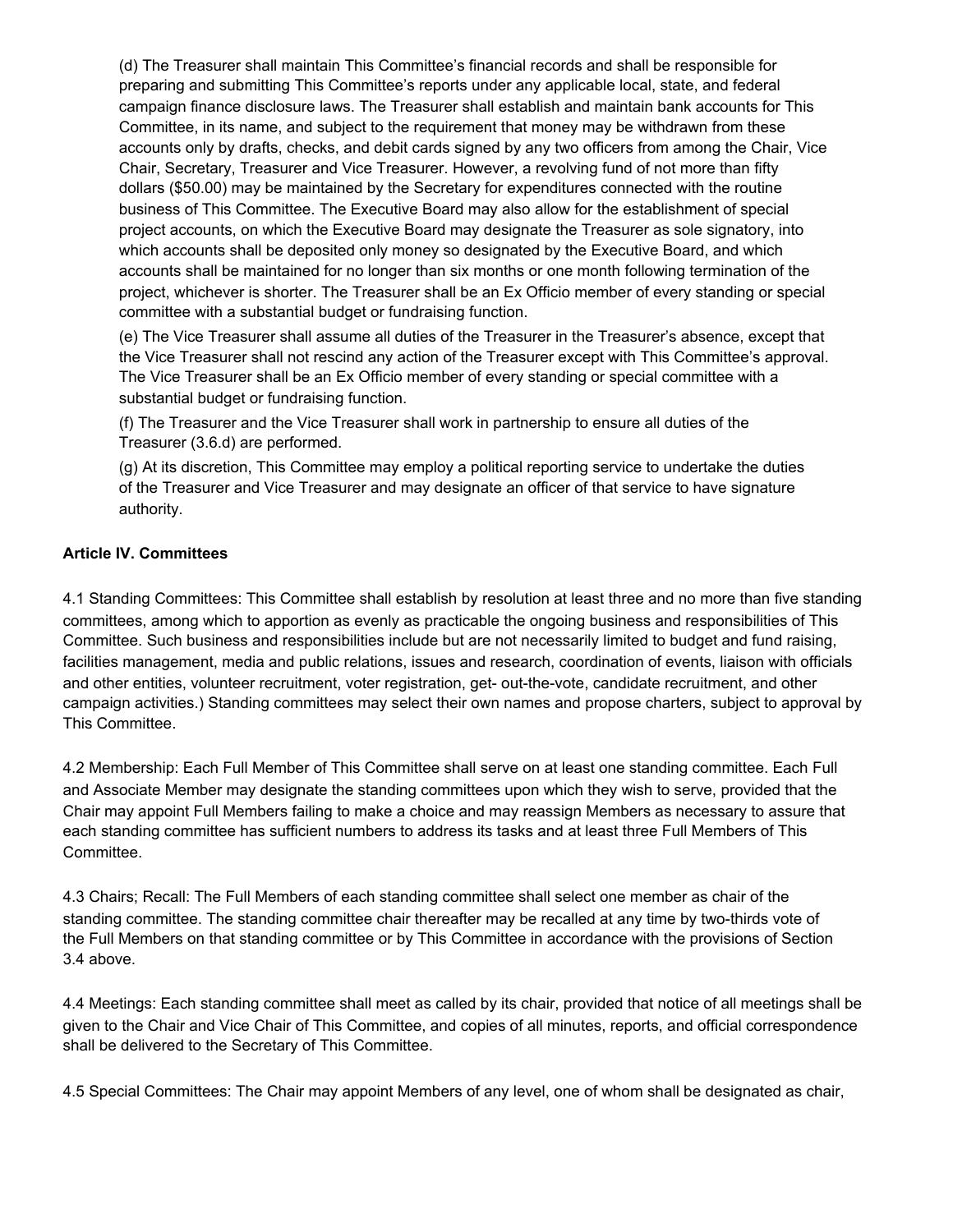to serve as a special committee. The duties of any special committee shall be as prescribed by the Chair of This Committee subject to the approval of This Committee. Special committees shall meet in the same manner provided in Section 4.4 above.

4.6 Executive Board: The Executive Board shall be composed of the officers of This Committee and the chairs of the standing committees of This Committee. The Executive Board shall administer the affairs of This Committee in accordance with these Bylaws and policies established by This Committee. The Executive Board shall meet at a time and place prescribed by Resolution of This Committee or by call of its senior available officer. A quorum shall consist of at least three members of the Executive Board; provided that if a quorum is unavailable, any two officers may consult for purposes of establishing an agenda for the next regular meeting of This Committee. The minutes of the meetings of the Executive Board shall be sent to each member of This Committee in accordance with the provisions of Section 3.6(c). E-mail votes of the Executive Board may be conducted at the call of the Chair of This Committee or upon the request of two- thirds of the members of the Executive Board.

## **Article V. Meetings**

5.1 Organizational Meeting; Swearing-In: Full Members elected in the Presidential Primary Election shall hold an organizational meeting at such time and place as those Full Members continuing from the prior term shall determine. Written notice and agenda shall be sent to the members of This Committee prior to the organizational meeting as prescribed in Section 5.11. The primary purpose of the organizational meeting shall be to review and, if necessary, revise the organizational structure of This Committee and its standing committees, to select temporary or permanent officers for the upcoming term, to orient new Members, to propose nominees for Full Member vacancies not filled by election and for Associate Membership, and to set a regular meeting time and place. The organizational meeting may but need not also be designated for administration of the oath required under Section 2.5 to the members elected and appointed for the new term; provided that the time for swearing-in the new committee shall not be set for a date prior to the certification of results from the Presidential Primary Election. Matters determined at an organizational meeting held prior to the swearing-in of This Committee for the new term shall not be binding unless and until ratified by This Committee following its swearing-in.

5.2 Regular Meetings; Time and Place: This Committee shall meet at least monthly on a date, time, and place established by Resolution of This Committee, unless otherwise determined by This Committee; provided that all meetings shall be held in quarters which are accessible to the physically handicapped (EC §7235), and further provided that This Committee may by vote of two-thirds of the Full Members present and voting, cancel or change the time, date, or place of any subsequent regular monthly meeting. Written notice and agenda shall be sent to the members of This Committee prior to the regular meeting as prescribed in Section 5.11.

5.3 Special Meetings: The Chair or any seven Full and Ex Officio Members may call a special meeting for any day that is not a legal holiday. Written notice and agenda shall be sent to the members of This Committee prior to the special meeting as prescribed in Section 5.11. This Committee shall only transact such business at the special meeting as is specified in the notice thereof.

5.4 Meeting Call by Members: Notwithstanding any other provision of these Bylaws, a meeting may be called upon with notice prescribed in Section 5.11 by a majority of the Full and Ex Officio Members of This Committee (EC §7243).

5.5 Quorum: A quorum shall consist of at least one Full Member (or duly appointed alternate) from each of the five supervisorial districts or any seven (7) Full and Ex Officio Members. In the event that the total voting membership of This Committee is fewer than ten (10), a quorum shall consist of at least half of the voting members; provided that the only business which such a quorum may conduct is the election or appointment of additional members under Section 2.4 until a standard quorum can be obtained.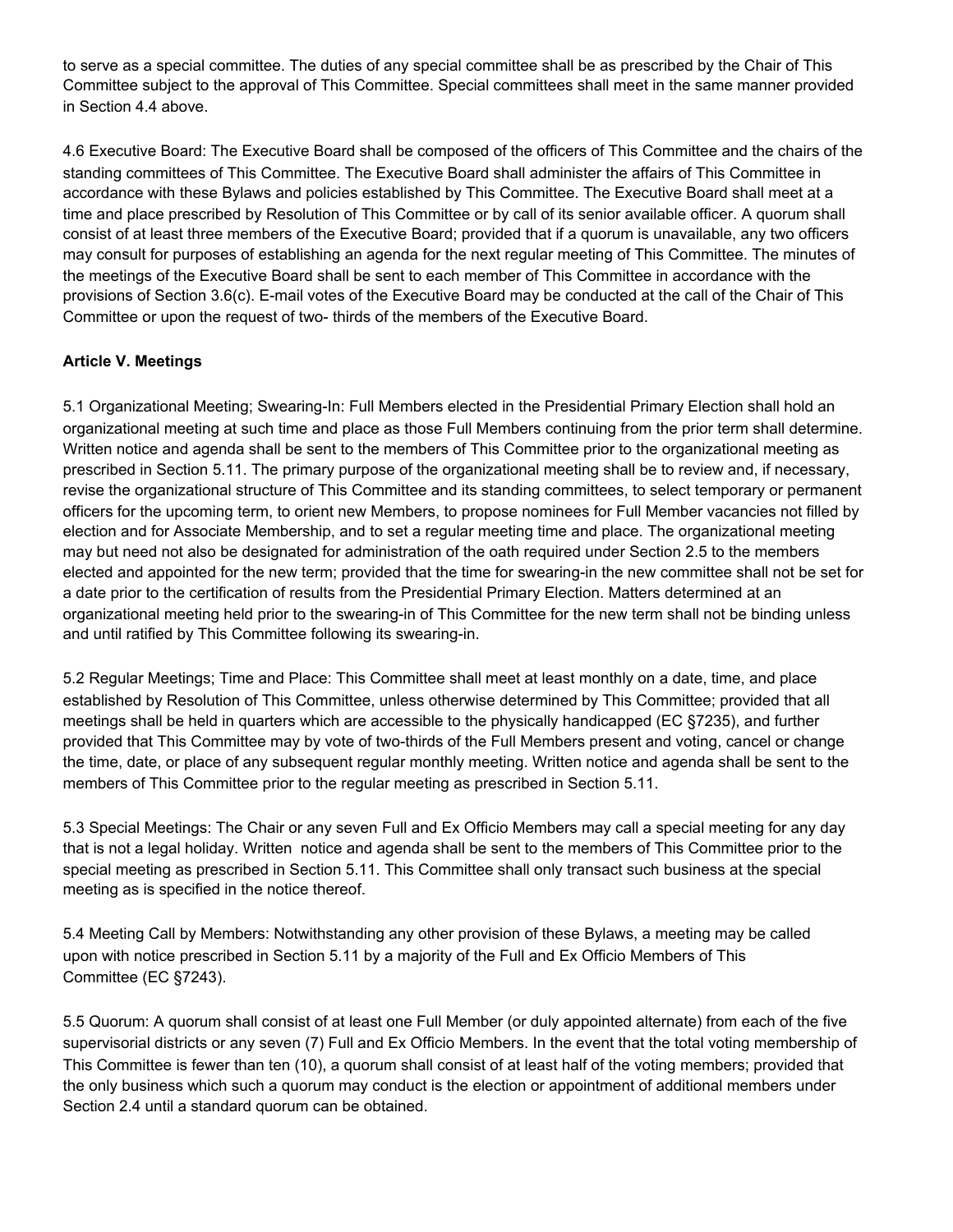5.6 Proxies: Full Members shall not have the right to give proxy votes to anyone except by appointment of an Alternate as prescribed in these Bylaws.

5.7 Regular Order of Business: The order of business at a regular meeting of This Committee shall be as follows:

- 1. Roll call / Introductions
- 2. Announcements and guest speakers
- 3. Minutes of prior meetings and Secretary's report
- 4. Treasurer's and Financial Reports
- 5. Chair's and Executive Board's report
- 6. Campaign and Elected Representative Reports
- 7. Nominations and Elections to Fill Vacancies
- 8. Committee Reports and Action
- 9. Other Pending Business
- 10. New Business and Special Resolutions
- 11. Adjournment

The regular order of business may be modified in advance by the Executive Board or by the vote of two- thirds of the Full Members present at any meeting.

5.8 Rules of Order: Except as otherwise provided for herein or prescribed by law or the Bylaws of the California Democratic Party, the conduct of meetings by and the presentation of matters before This committee shall be governed by the latest edition of Robert's Rules of Order.

5.9 Right to the Floor: Any type of member of This Committee shall have the same right as any other member to speak on any matter before This Committee, to present resolutions for adoption by This Committee, and to announce matters of general interest to This Committee or its members at the appropriate time during the agenda.

5.10 Voting: No vote by secret ballot shall be taken at any meeting of This Committee.

5.11 Meeting notifications: All meeting notices of This Committee shall be at least seven (7) days written notice by first class mail, or five (5) days personal notice, actually received and acknowledged, or five (5) days email notice. This Committee may provide any notice to its members via electronic mail (email) if:

- 1. The member has consented, in writing, to receive notice in this manner,
- 2. The notice is sent to the member's email address specified by the member when giving consent, or the most recent email address specified on a subsequent notice of change of address by the member,
- 3. The member has acknowledged that it is the obligation of the member to notify the Chair and the Secretary of This Committee in writing of any change in notification address, and
- 4. A member may opt out of receiving electronic mail notifications by submitting a request in writing to the Chair and to the Secretary of This Committee.

## **Article VI. Resolutions and Endorsements**

6.1 Regular Business: This Committee may by majority vote of those Full and Ex Officio Members present and voting pass a resolution on any matter of regular business before This Committee, including positions recommended in standing or special committee reports and positions related to other items of business on the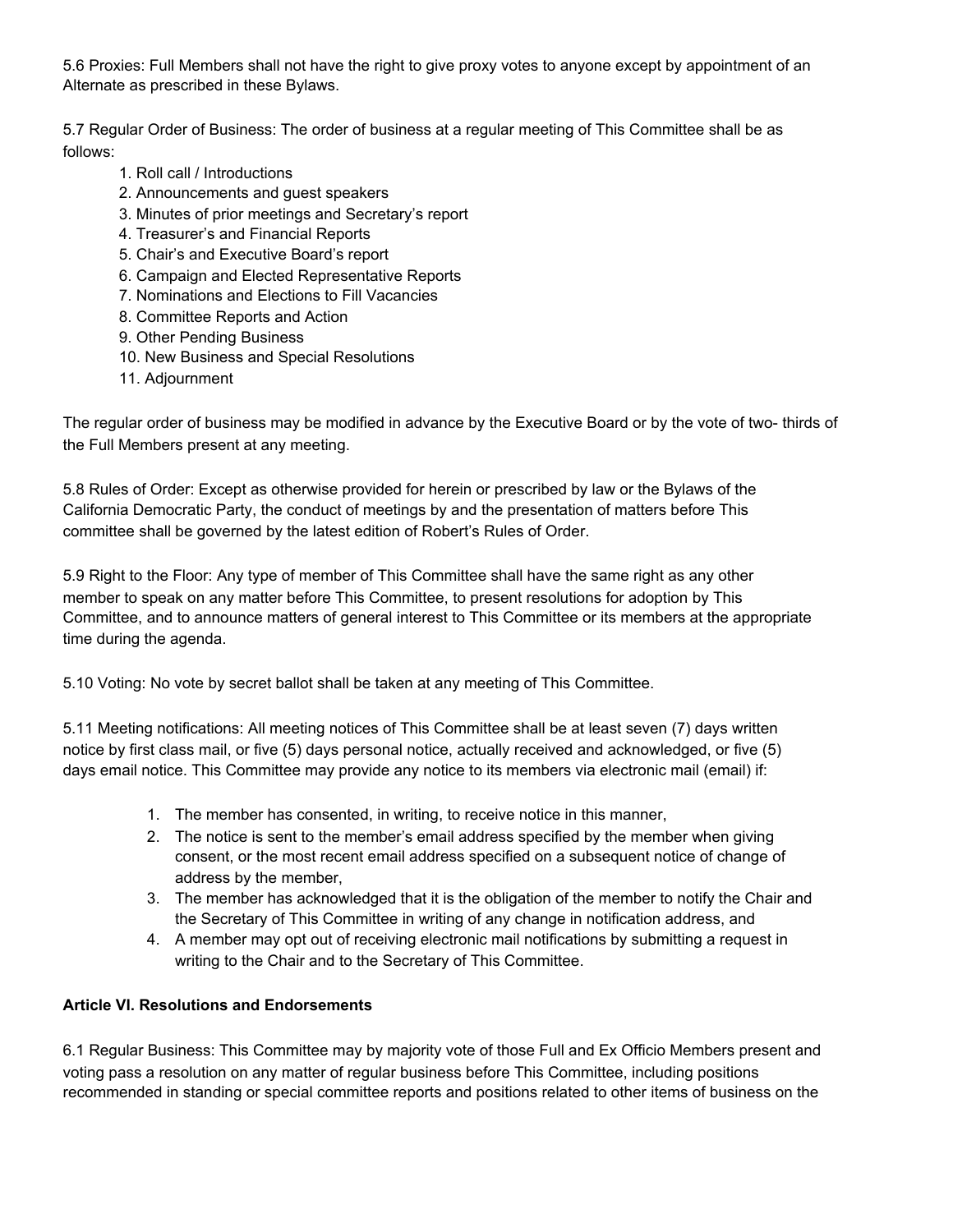pre-announced agenda.

6.2 Special Resolutions: This Committee may declare its position upon any matter by a resolution at any meeting by a majority of the Full and Ex Officio Members present and voting. Such resolutions shall be presented to This Committee in one of the following ways:

(a) Upon an affirmative vote of the Executive Board to place the matter on the agenda;

(b) Upon petition of any five (5) Full or Ex Officio Members provided that notice of the petition has been given as prescribed in Section 5.11;

(c) By motion adopted at one meeting to place the matter on the agenda for a subsequent meeting; (d) Upon consent of two-thirds of the Full and Ex Officio Members present at a meeting for consideration at that meeting; provided that any matter presented and acted upon under this subsection; or

(e) may be reconsidered by consent of a majority of the Full and Ex Officio Members present at the same or next regular meeting of This Committee.

6.3 Form and Amendment: Resolutions shall be submitted in writing or shall be stated orally at the time offered. However, notwithstanding any other provision of these Bylaws or Robert's Rules of Order, any amendment or counter-proposal germane to the subject matter of the original proposed resolution shall be in order for consideration by This Committee. Resolutions which are adopted shall be reduced to writing by the Secretary who may make technical corrections therein unless This Committee otherwise directs. Adopted resolutions shall be numbered consecutively following a prefix to indicate year of passage, shall be certified by the Secretary or acting secretary, and may be distributed to interested persons or entities.

6.4 Endorsements: To the extent consistent with law, This Committee may endorse candidates or take positions on ballot propositions subject to the following conditions:

(a) The endorsement of partisan candidates shall be subject to the provisions of the California Democratic Party Bylaws governing such endorsements. The endorsement of non-partisan candidates shall be made in accordance with the endorsement provisions of the HCDCC Bylaws that are consistent with the California Democratic Party Bylaws.

(b) For the endorsement of non-partisan candidates, This Committee shall only extend endorsements and support to registered Democrats. Endorsement shall not be given to more candidates than there are seats open for the office in question.

(c) Any meeting of This Committee where official endorsements will be voted on shall have the endorsement item properly placed on the agenda. The meeting notice and agenda shall be posted on the HCDCC public website and shall be sent to all HCDCC members and to the candidates applying for HCDCC endorsement as prescribed in Section 5.11.

(d) No endorsement shall be made except upon the affirmative vote of sixty percent (60%) of the Full and Ex Officio Members present and voting at the endorsement meeting of This Committee.

(e) The same sixty percent (60%) requirement shall apply to endorsements in support of, or opposition to, ballot propositions.

(f) This Committee shall take no position on a ballot proposition inconsistent with the position of the California Democratic Party. Ballot propositions include, but not limited to, Advisories, Bonds, Initiatives, and Measures put before the voters of Humboldt County.

(g) Endorsement vote must be open, with secret balloting explicitly prohibited.

(h) To be valid a ballot, the ballot must be written and include the printed name of the member or alternate casting the ballot and their signature, or in the course of an electronic meeting a roll vote is considered valid.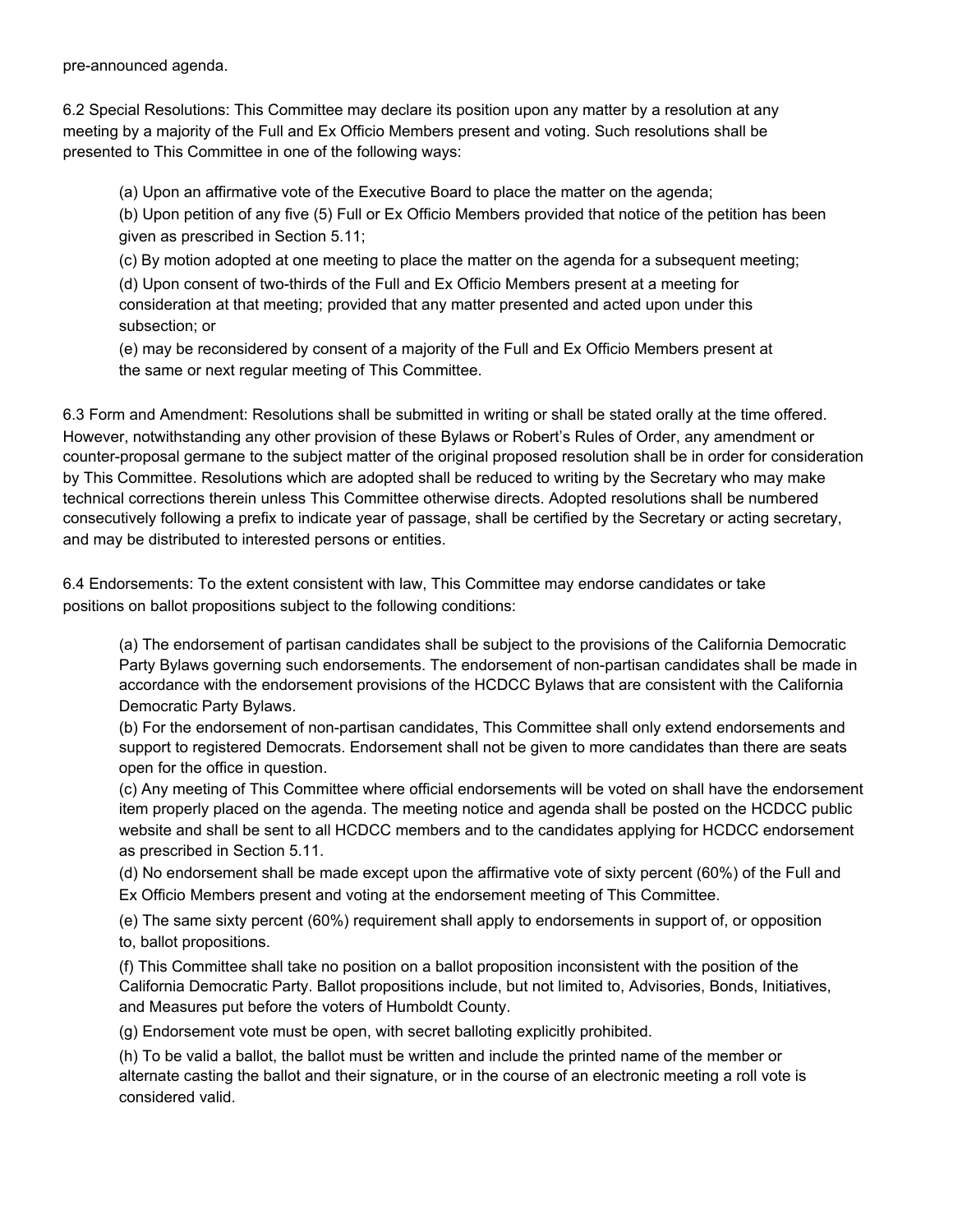(i) Ballot results, including outline of votes cast will become part of the written meeting minutes.

6.4.1 Responsibility of Endorsement Processes: Campaign Services Committee shall post the endorsement process on the HCDCC public website and shall be responsible for determining all eligible Democratic candidates within 10 days of the end of the filing period or when the candidate list is finalized by the local office of elections. Campaign Services Committee shall notify all eligible Democratic candidates at least ten (10) days prior to the endorsement meeting of This Committee and will provide all candidates with the relevant endorsement questionnaire and deadline for submission. The Committee will provide completed and approved candidate questionnaires to all associate and voting members of the HCDCC at least five (5) days prior to the endorsement meeting. All candidates applying for HCDCC endorsement shall be notified of the decisions of the HCDCC by the Campaign Services Committee in a timely manner.

6.5 Platform: During the first eight months of odd-numbered years This Committee may develop its comprehensive platform. For this purpose the Chair may appoint special committees according to relevant subject matters. Any platform statement proposed for adoption by This Committee shall be sent to the Full and Ex Officio Members no later than five (5) days prior to the meeting at which it is to be considered, and no part of the platform shall be adopted later than October 31 of the same year.

6.6 Policy Statements: This Committee may establish by resolution policies and protocols governing matters of ongoing concern, including but not limited to the chartering of clubs, relationships with other organizations, the administration of committee assets, whether and when to endorse candidates, and on the provision of tangible forms of support to candidates and campaigns. Such policies and protocols shall be governed by principles of procedural fairness and openness while maximizing This Committee's discretionary authority so as to limit the precedential effect of any act on future decisions.

# **Article VII. State Central Committee Members**

7.1 Election of Members: At the next regular meeting of This Committee following the statewide primary election in even-numbered years, the Full and Ex Officio Members shall elect Democratic State Central Committee members in the number prescribed by the Bylaws of the California Democratic Party (Article II, Section 4). Only Full or Ex Officio Alternate Members elected or appointed to This Committee under Sections 2.1 and 2.4 above shall be eligible for election under this section, and the members elected hereunder shall be divided as equally as possible between those "identifying as female" and "identifying as other than female". Members elected hereunder shall be This Committee's delegates to the state party annual convention.

7.2 Election of State Executive Board Representatives: At the first regular meeting of This Committee held after the election of SCC members, This Committee shall elect from among its Democratic State Central Committee members, its allotted number of representatives to the Executive Board of the Democratic State Central Committee. (Bylaws of the CDP, Article VII, Section 2, b.)

7.3 Vacancies: In the event a member elected by This Committee to the Democratic State Central Committee or its Executive Board shall cease to be a member of the state committee or its Executive Board or of This Committee for any reason, the vacancy thus created shall be filled by election by This Committee at the next regular meeting following notice of such vacancy.

7.4 Stipends: This Committee may by budget or resolution provide for the payment of stipends to defray the travel expenses of its representatives on the state party Executive Board or of its delegates to the state party convention. If This Committee has determined to pay such stipends to its own representatives or delegates, it may also determine to pay equivalent or lesser stipends to defray the travel expenses of members of This Committee who hold other categories of membership on the Democratic State Central Committee or its Executive Board.